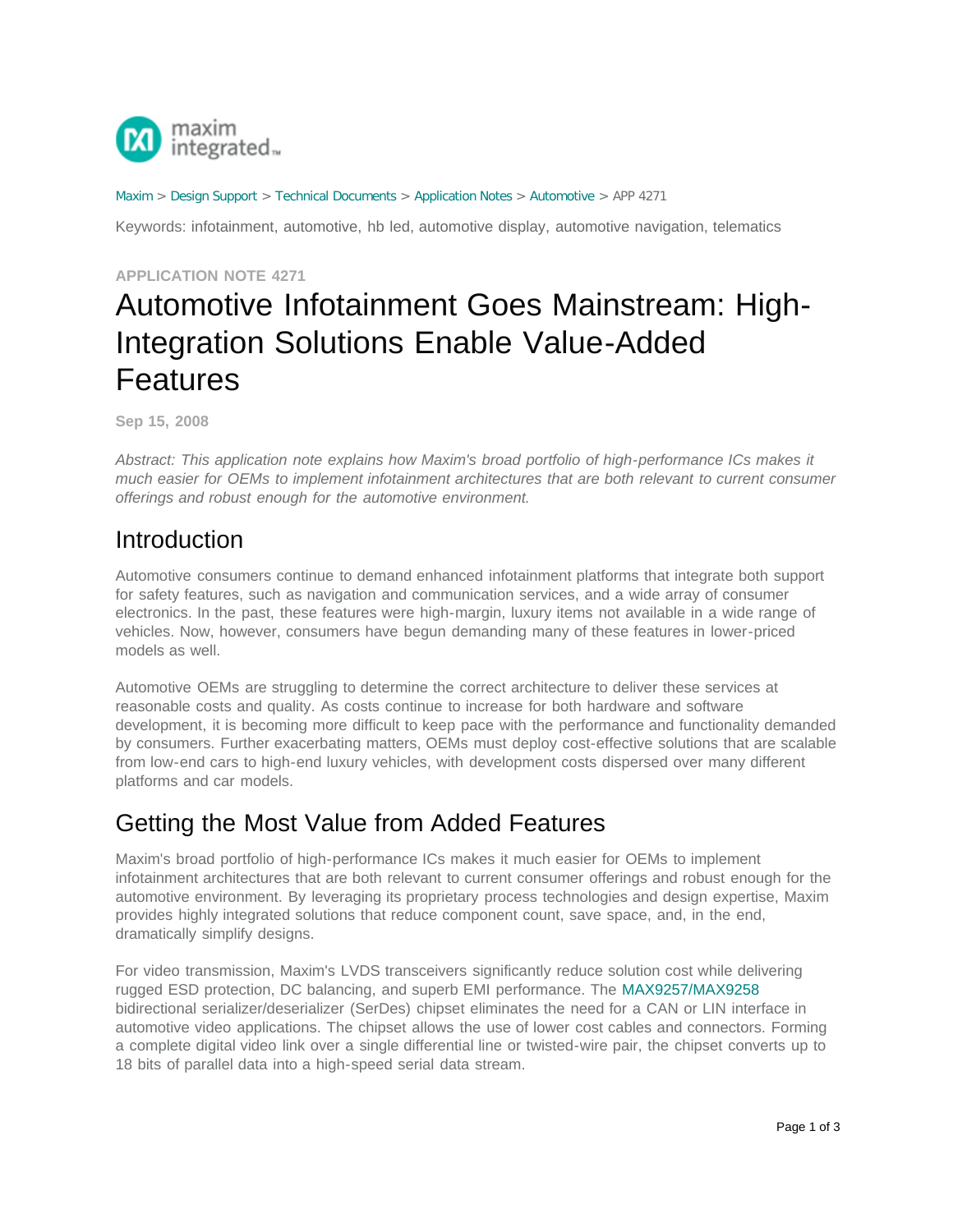Rear-seat entertainment systems also benefit from Maxim's high-integration solutions, such as the [MAX7461](http://www.maximintegrated.com/max7461) single-channel loss-of-sync (LOS) alarm. This device provides composite video sync detection in NTSC, PAL, and SECAM standard-definition television (SDTV) systems. The MAX7461's advanced detection circuitry delivers robust performance by preventing false LOS alarms due to noise. It thus eliminates the microcontroller required by traditional LOS monitoring systems.

The [MAX2170/MAX2171](http://www.maximintegrated.com/max2170) direct-conversion to low-IF tuners allow designers to support digital radio (DAB), mobile TV (T-DMB), and FM signals with a single tuner. The tuners achieve a high level of component integration, enabling low-power, tuner-on-board designs. Additionally, they are compatible with most of the world's major RF standards, allowing ease of reuse and worldwide implementation.

## Infotainment Systems Demand Robust Protection

A critical consideration in automotive designs is ensuring the seamless operation of infotainment systems during cold-crank, load-dump, and starting/stopping conditions. Designed to withstand these harsh operating conditions, many of Maxim's automotive ICs integrate robust protection features, thus enabling simpler designs while ensuring reliable operation.

The [MAX15004/MAX15005](http://www.maximintegrated.com/max15004) power-supply controllers integrate output overvoltage protection to prevent damage to vacuum fluorescent displays (VFDs). The controllers operate from an automotive input-voltage range of 4.5V to 40V (load dump). They support an input voltage down to 2.5V after startup if  $V_{\text{CC}}$  is supplied by an external bias voltage. These controllers integrate all the building blocks necessary for implementing fixed-frequency isolated/nonisolated power supplies.

For backlighting LCD applications, the [MAX16826](http://www.maximintegrated.com/max16826) high-brightness (HB) LED driver provides designers with an extremely rugged and flexible solution. This device can withstand load-dump transients up to 40V and can operate under cold-crank conditions. Additionally, it features an I²C interface to minimize system implementation cost and enhance flexibility. The I²C interface allows dynamic programming of the switching regulator's output voltage and the amplitude of the LED current in each channel. This capability maximizes the power efficiency of the LED driver circuit and allows the system manufacturer to accommodate LED binning variations.

## Always-On Functions Always Consume Power

With the increasing number of always-on applications (such as anti-theft systems, keyless-entry receivers, and tire-pressure monitoring systems), designers must continue to reduce quiescent current consumption.

The [MAX15006/MAX15007](http://www.maximintegrated.com/max15006) low-dropout linear regulators are ideal solutions for always-on applications. These devices operate from an input voltage of 4V to 40V, deliver up to 50mA of output current, and consume only 10µA of quiescent current at no load. An internal p-channel pass device keeps the quiescent current as low as 90µA (typ) even at full load. The MAX15007 consumes only 3µA current when in shutdown.

Maxim's portfolio of ICs optimized for infotainment applications is much wider than this brief article can present. For more information and a complete listing of related products, readers are encouraged to visit the [automotive listings](http://www.maximintegrated.com/solutions/nav/automotive/) on our website.

| <b>Related Parts</b> |                                                                                     |                     |
|----------------------|-------------------------------------------------------------------------------------|---------------------|
| MAX15004             | 4.5V to 40V Input Automotive Flyback/Boost/SEPIC<br><b>Power-Supply Controllers</b> | <b>Free Samples</b> |